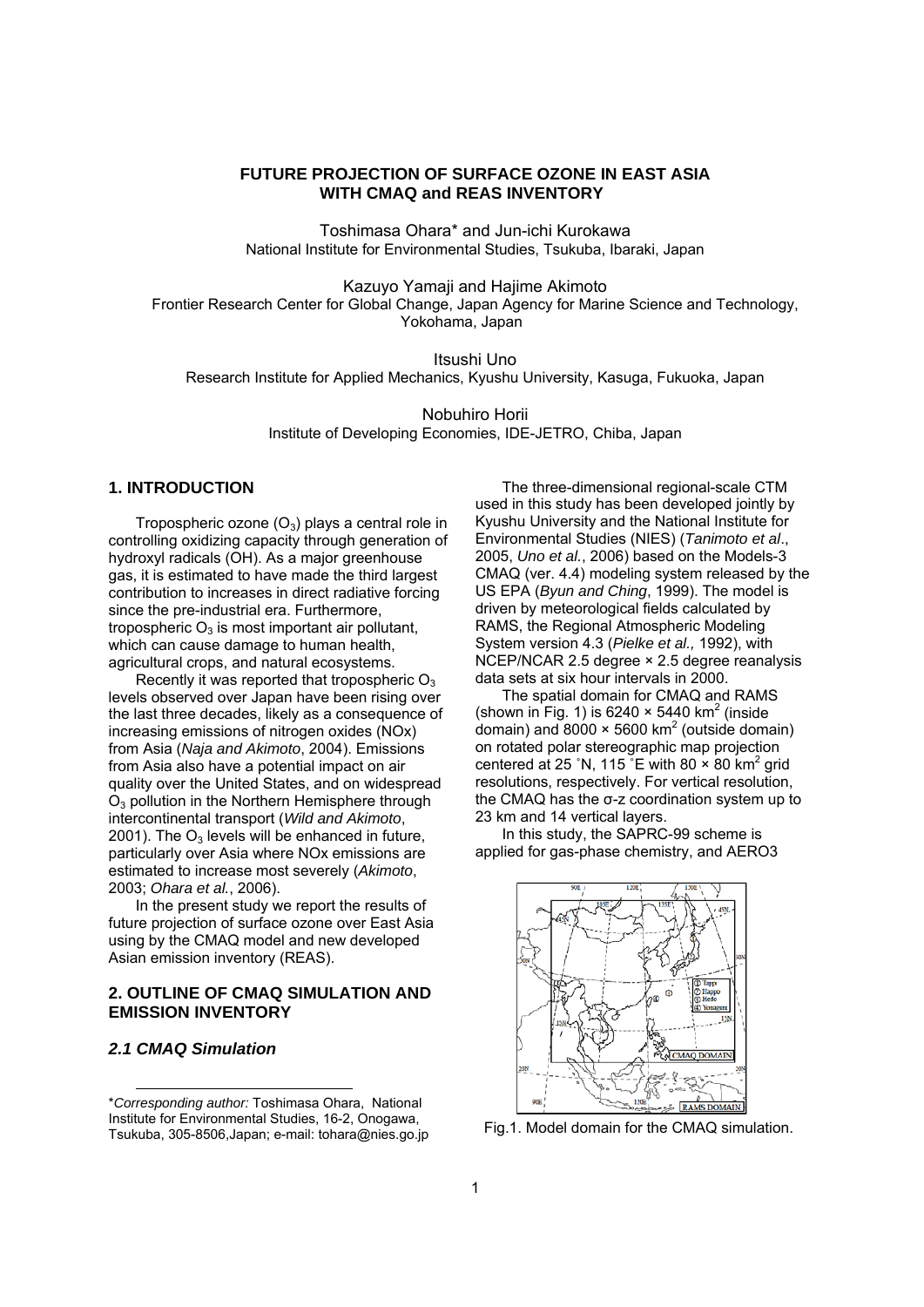module is used for aerosol calculation. The initial and lateral boundary conditions are provided from monthly averaged outputs from the CHemical AGCM for Study of atmospheric Environment and Radiative forcing, CHASER (*Sudo et al.,* 2002).

### *2.2 Emission Inventory (REAS)*

Frontier Research Center for Global Change(FRCGC) and NIES have developed a Regional Emission Inventory in Asia(REAS), and publicized the dataset ver. 1.1 on a web page (http://www.jamstec.go.jp/frcgc/research/d4/emissi on.htm) (*Akimoto and Ohara,* 2004; *Ohara et al.*  2006). The inventory includes the data of  $SO<sub>2</sub>$ , NOx, CO, NMVOC, BC, OC from fuel combustion and industrial sources, and those of NOx,  $N<sub>2</sub>O$ ,  $NH<sub>3</sub>$  and CH<sub>4</sub> from agricultural sources. The historical and present inventory for 1980-2000 has been developed as grid data with 0.5° by 0.5° resolution. Additionally, a future projection till 2020 has been conducted.

 In constructing REAS ver. 1.1, particular concern has been paid to the coal consumption trend in China during 1996-2000, which is reportedly been decreasing according to China Energy Statistics Yearbook (CESY) and International Energy Agency (IEA) statistics. Verification of these data was made by GOME satellite observational data for tropospheric  $NO<sub>2</sub>$ column density in Northern China Plain reported by Irie et al. and Richter et al. (*Akimoto et al.*  2006). The  $NO<sub>2</sub>$  column increase from 1996 to 2002 averaged for the two reports is about 50%, whereas the NOx emission increase based on the the province-by-province data in the China Energy Statistics Yearbook (PBP-CESY) and IEA are 25 and 15 %, respectively. The country total data of CESY is even lower than the PBP-CESY and IEA. The discrepancy of the increasing trends between the satellite data and the PBP-CESY emission inventory could be within the uncertainty level with a reservation that the increase in total fuel consumption in PBP-CESY may still be underestimated particularly after the year of 1999. After these verification, we adopted the energy consumption data of PBP-CESY to develop REAS ver. 1.1.

Future projection of Asian emission was performed based on socioeconomic scenarios (energy consumption, GDP growth rate, population increment, the other activity growth rates, and implementation trend of emission control) and emissions for the year 2000. Three emission scenarios were developed for the years 2010 and 2020. The first scenario is termed the

Reference scenario, or [REF]. This presents our "best guess", as to what emissions in Asia will be in the years 2010 and 2020. The second scenario is termed the Policy Succeed Case scenario, or [PSC]. This means "optimistic case", having lower emission in China. The final scenario is termed the Policy Failed Case scenario, or [PFC]. This means "pessimistic case", having higher emission in China. We think it that energy growth and emission factors in China will be higher than those in REF scenario. The energy consumptions under the REF, PSC, and PFC scenarios were provided from the forecasts by a simulation model, Longrange Energy Alternatives Planning system (LEAP), conducted in the research project of China Energy Research Institute and National Lawrence Berkley Laboratory.

# **3. RESULTS AND DISCUSSION**

.

### *3.1 Validation of Simulated Ozone*

The reproducibility of  $O<sub>3</sub>$  concentration in the surface layer (below 150 m) simulated by CMAQ



Fig.2. Observed (red) and simulated (black) daily ozone concentrations at Japanese monitoring sites during 2000.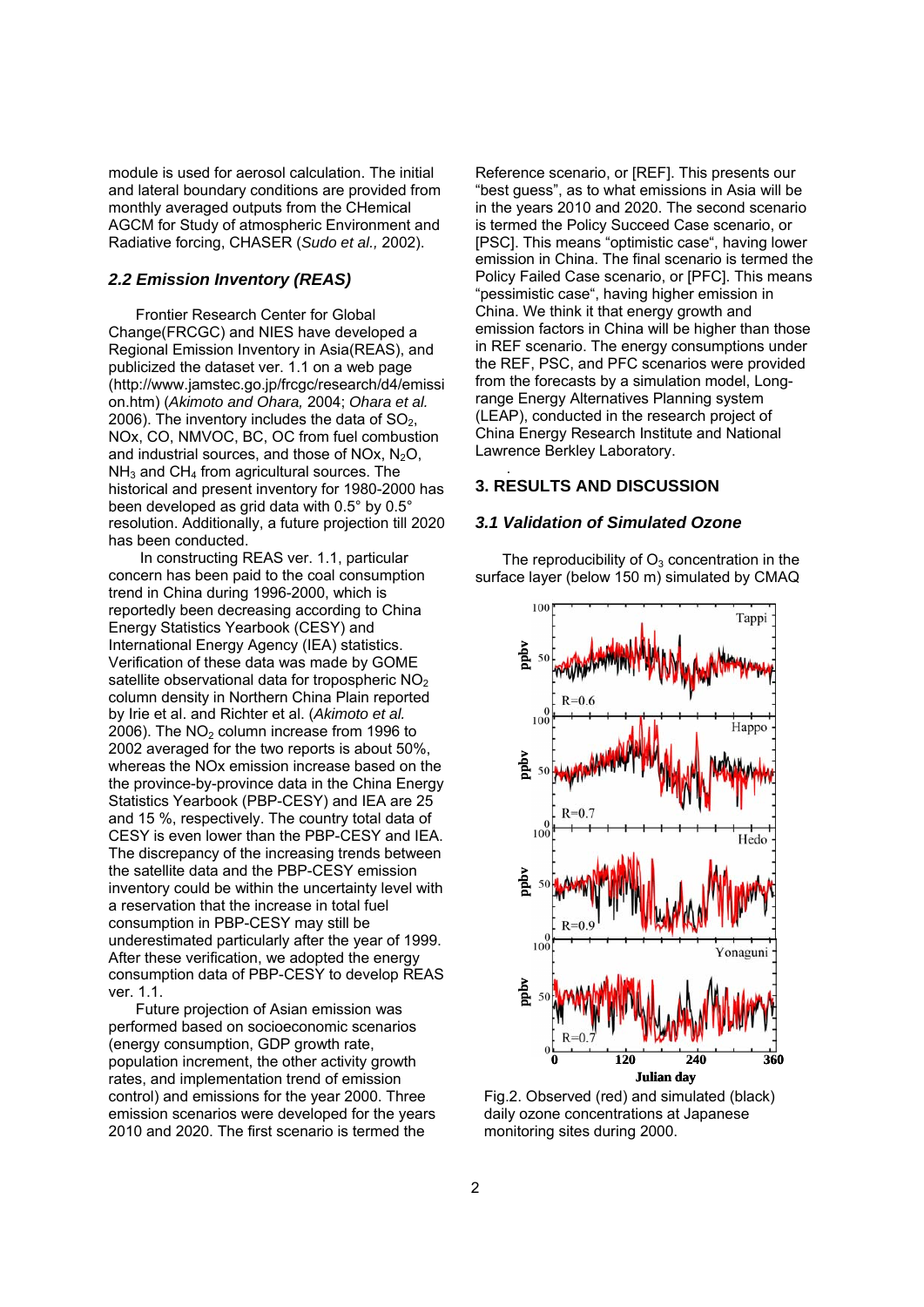was confirmed by comparing with observation data in 2000 at four Japanese remote monitoring sites (Tappi, Oki, Hedo, and Yonaguni) from the Acid Deposition Monitoring Network in East Asia (EANET) and from the WMO World Data Centre for Greenhouse Gasses (WDCGG) (see Fig. 1). Fig. 2 compares daily-averaged simulated  $O_3$ concentrations with daily-averaged observed  $O<sub>3</sub>$ concentrations at the four monitoring sites. Our model system can catch the observed  $O_3$ concentration levels and the day-to-day variations with correlation coefficients based on dailyaveraged  $O_3$  ranging between 0.61 and 0.85. More comprehensive and systematic validation has been conducted in *Yamaji et al.* (2006).

#### *3.2 Projection of Future Emissions*

We will briefly summarize the future emissions for NOx and NMVOC in the years of 2010 and 2020. Fig. 3 shows the change of Asian regional emissions from 2000 to 2010 or 2020. Fig. 4 shows the spatial distribution for NOx and NMVOC emissions in 2000 and 2020REF.

### **3.2.1 NOx**

In the 2020REF scenario,  $NO<sub>x</sub>$  emissions in China (15.6 Tg  $NO<sub>2</sub>$  yr<sup>-1</sup>) will increase by 39 % from 2000 (11.2 Tg  $NO<sub>2</sub>$  yr<sup>-1</sup>). Regional  $NO<sub>x</sub>$ emissions from other East Asia and Southeast



Fig.3. Asian emissions of NOx and NMVOC for 2000, 2010, and 2020. Future emissions in China only are estimated under three emission scenarios.

Asia will increase by 25 % from 2000 (4.4 Tg  $NO<sub>2</sub>$ )  $yr^{-1}$ ) to 2020 (5.5 Tg NO<sub>2</sub> yr<sup>-1</sup>) and by 53 % from 2000 (5.8 Tg NO<sub>2</sub> yr<sup>-1</sup>) to 2020 (3.8 Tg NO<sub>2</sub> yr<sup>-1</sup>), respectively. In the 2020PSC scenario, the NOx emissions in China have a little decrease of 2 % from 2000 to 2020. This emission scenario provides more moderate reduction of NOx emissions than the IIASA Maximum Feasible Reduction (MFR) scenario, "optimistic" future situation which provided quite low  $NO<sub>x</sub>$  emission, one third of the year 2000 level in 2020 (*Cofala et al.*, 2006). In the 2020PFC scenario, NOx emissions emitted in China will increase by 51 % from 2000.

# **3.2.2 NMVOC**

In the 2020REF scenario, NMVOC emissions in China (35.2 Tg  $yr^{-1}$ ) will increase rapidly by 139 % from 2000 (14.7 Tg yr-1). Regional NMVOC emissions from other East Asia and Southeast Asia will increase by 70 % from 2000  $(3.7 \text{ Tg yr}^1)$ to 2020 (6.3 Tg yr<sup>-1</sup>) and by 53 % from 2000 (11.1) Tg yr<sup>-1</sup>) to 2020 (19.1 Tg yr<sup>-1</sup>), respectively. In the 2020PSC scenario, the NMVOC emissions emitted in China have a large increase of 97 % from 2000. In the 2020PFC scenario, NMVOC emissions emitted in China will increase by 163 % from 2000. The control technologies and environmental policies for anthropogenic NMVOC emissions will be behind to those for  $NO<sub>x</sub>$  emission



Fig.4. Spatial distributions of NOx and NMVOC emissions at 0.5 deg x 0.5 deg resolution in 2000 and 2020 reference scenario.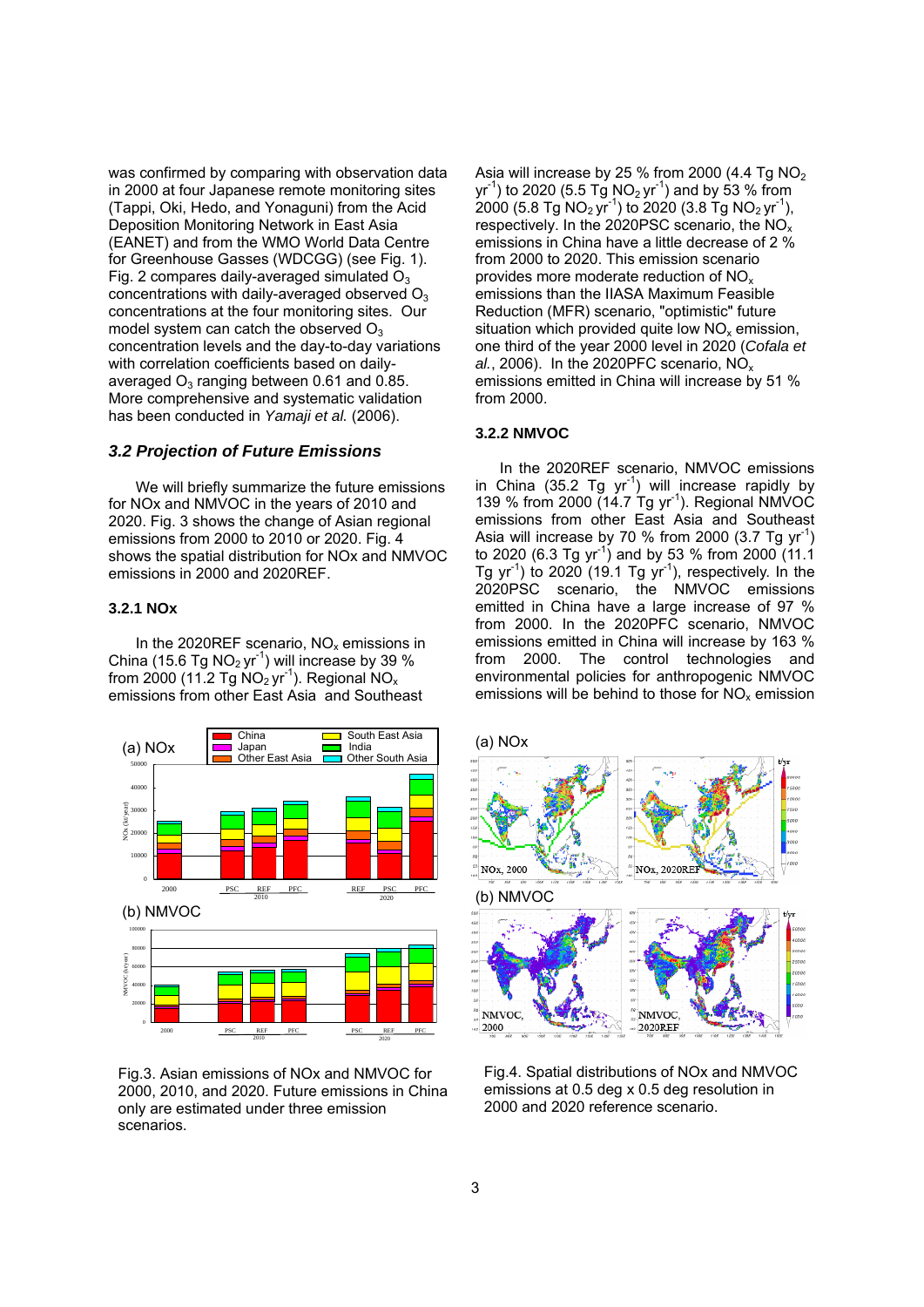in many Asian countries, therefore the growth of Asian NMVOC emissions is expected to be greater in either emission scenario.

#### *3.3 Future Ozone*

Future projections of surface ozone over East Asia were conducted using the CMAQ model and the REAS 1.1 emission inventory under the 2000 meteorological fields. Fig.5 shows the spatial distributions of annul-averaged  $O<sub>3</sub>$  concentrations in the boundary layer (below 2 km) over East Asia for 2000 emissions and 2020 emissions in three scenarios. Fig. 6 shows the spatial distributions of annual-averaged  $O<sub>3</sub>$  concentration changes from 2000 to 2020 under three emission scenarios: dREF (=2020REF-2000); dPSC (=2020PSC-2000); and dPFC (=2020PFC-2000).

### **3.3.1 Spatial distributions of surface O<sub>3</sub> in 2000 and 2020REF**

The difference between  $O_3$  concentrations for 2000 and 2020REF is small (< 5 ppbv) over the northeast Asia (the northeast China, the Korean

peninsula, and Japan) because the photochemical  $O<sub>3</sub>$  production is low, especially in winter, as presented by *Yamaji et al.* (2006). On the other hand, in the 2020REF scenario, the southern side of the model domain (latitude lower than approximately 35 $\degree$ N) has enhanced O<sub>3</sub> concentrations. Especially, in the latitude belt of 20-35 °N (the coast and seashore of the southeast China), the 2020REF scenario shows an increase of nearly 5 ppbv in the  $O_3$  concentration compared to the 2000 level. These increases are reflected by the increases of  $NO<sub>x</sub>$  and NMVOC emissions between 20°N -40 °N from 2000 to 2020.

Another important feature of  $O<sub>3</sub>$  increases form 2000 to 2020 is that the  $O_3$  growth as well as the latitudinal zone indicating the maximum  $O_3$ enhancement are strongly dependent on the season, due to the seasonal variations of meteorology in east Asia (Asian monsoon).

#### **3.3.2 Future changes of surface ozone under three emission scenarios**

It is interesting to compare the spatial distribution of  $O_3$  concentrations in three emission



Fig.5. Spatial distributions of annual-averaged surface ozone for 2000, 2020PFC, 2020REF, and 2020PFC.



Fig.6. Spatial distributions of surface ozone changes between 2000 and 2020 under the PFC, REF, and PFC scenarios.